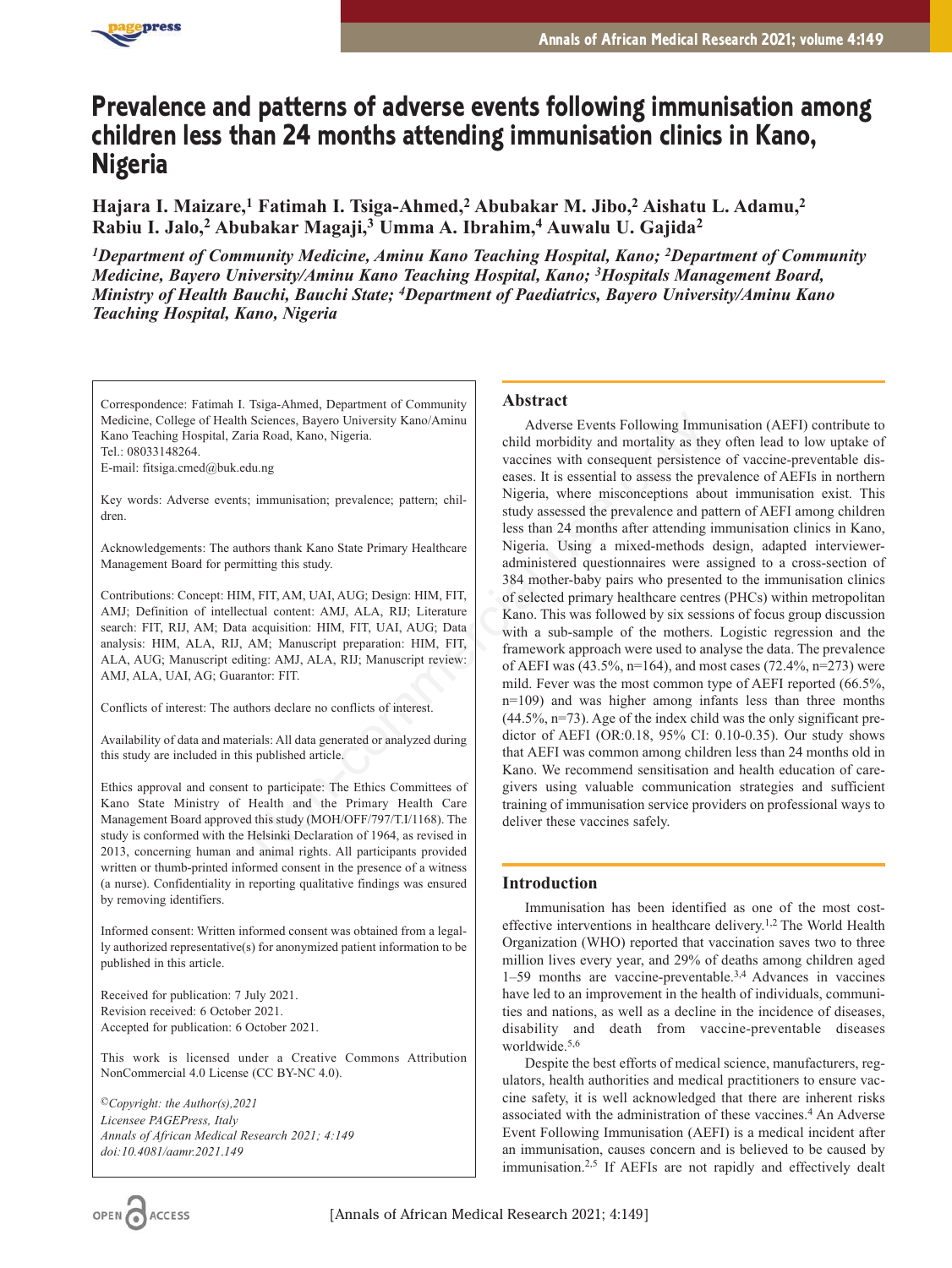press

with, they can cause vaccination misconceptions among caregivers of children and ultimately result in vaccine hesitancy with a consequent decline in uptake of routine childhood immunisation.<sup>3,5</sup>

AEFIs may occur from programme error during vaccine preparation, handling and circumstances surrounding the administration of vaccines.5,7 AEFIs are classified by frequency as rare, for example, death or common such as fever.8 They could also be classified by locality into local or systemic, by disease severity into mild or severe, by causality into a vaccine or non-vaccine related causes, by preventability into intrinsic to a vaccine, faulty production and faulty administration and by pathophysiology (stabilisers, immune potentiators, or antibiotics which are included in the vaccines may cause an adverse reaction to susceptible vaccines).5,9,10 The frequency of reactions is related to the degree of purity of toxoid, the dose of antigen, the number of previous booster doses and spacing of the last dose.8

Although AEFI has been well known in developed countries, in recent decades, the cases of AEFI in low and middle-income countries have become more common, possibly due to the increase in vaccine utilisation and improvement in awareness and notification.5 A study from Brazil reported an AEFI rate of 6.76 adverse events per 100,000 doses; 45.1% were related to the tetravalent conjugate vaccine, and 37.4% were due to the pentavalent vaccines.9 In India, the incidence of AEFI was 13.7%, with fever being the most frequently mentioned.<sup>11</sup> In Africa, where systems and practices for identifying and reporting AEFIs are not well developed and underutilised, the annual reporting rate of AEFIs in Zimbabwe was 0.58 per 100,000 vaccine doses, and reporting ratio ranged between 0 and 30.2 AEFI reports per 100,000 surviving infants.12 In Nigeria, a prevalence of 34.9% to 46.5% was reported across different parts of the country.7,13,14 mmon, possibly due to the increase<br>
nonths attending immunisation clinics<br>
ovenent in avareness and notifica-<br>
1% were related to the tetravalent<br>
1% were clated to the tetravalent<br>
nonths attending immunisation clinics<br>

This study assessed the prevalence and patterns of adverse events following immunisation among children in Kano, Nigeria. Findings from this study could be helpful for health care providers, immunisation programme managers, and development partners supporting the programme in preparing strategies for improved management of the immunisation programme in Nigeria.

# **Materials and Methods**

#### **Study design**

The study was a hospital-based, descriptive cross-sectional with a concurrent mixed method of data collection.

## **Study setting**

Kano is a state located in North-western Nigeria with 44 administrative local government areas, 8 of which form the Kano Metropolitan Area, the locale for this study. The State's 2021 estimated population of 13,999,782, projected at 2.6% per annum growth from the 2006 census. Children under five years make up 20% of the population, with an infant mortality rate of 62 per 1,000 live births, a child mortality rate of 109 per 1,000 children surviving to age 12 months and an under-5 mortality rate of 164 per 1,000 live births.15 The proportion of children aged 12-23 months in Kano state who received all vaccinations recommended in the immunisation schedule by their first birthday was 10%.<sup>16</sup>

There are 970 Primary Health Care facilities within the State, 704 of which provide routine Immunisation services, with a varying schedule and frequency per week.

## **Sampling technique**

The minimum sample size was computed using the formula for calculating single population proportions,17 prevalence of AEFI from a previous study in Kano (34.9%),7 95% confidence interval, and tolerable error of 5%. The final sample size of 384 was obtained after adjusting by 10% to account for non-response.

A three-stage sampling technique was used to select eligible respondents. Four of the eight metropolitan LGAs were chosen using a simple random process (balloting) in the first stage. Two primary health centres (PHCs) were then selected out of the eight selected LGAs, using simple random sampling technique. The average monthly turn out of patients for the selected PHCs was obtained, and a proportional allocation of respondents was done to each PHC. Respondents were then selected by systematic sampling at each PHC. Participants with homogenous socio-demographic characteristics were purposively selected for FGDs.

#### **Study population**

The study population were mothers of children less than 24 months attending immunisation clinics of the selected PHCs and babies that presented for at least a second immunisation visit. A foster mother or caregiver was included if she had the requested information in addition to playing major decision roles in the dayto-day care of the child. Mothers of children with missing immunisation cards and seriously sick children were excluded from the study. The study was limited to caregivers of children aged less than 24 months, as children at this age are expected to have received all the essential doses of immunisation.

#### **Study instrument and data collection**

A pre-tested structured interviewer-administered questionnaire adapted from previous studies was used to obtain information from eligible respondents.7 Data were collected on socio-demographic characteristics of the index children and their caregivers and prevalence and pattern of adverse events following immunisation. A 10% sample was used to pre-test and assess the psychometric properties (re-validation and reliability) of the questionnaires in other PHCs not among those selected. All scales were reliable and sections consistent, with Cronbach's alpha of ≥0.80.

A qualitative interview guide was used to steer the FGDs, and it had open-ended questions with probes for detailed descriptions. Participants for the FGDs were caregivers of the children who consented and were selected from the chosen PHCs. These participants were stratified into homogenous groups of 8-10 based on their age and parity. The FGDs were conducted at a serene venue within the selected hospitals. Standard FGD procedures were followed; a group moderator (one of the authors) led the session, accompanied by a note-taker and timekeeper (another author) that monitored time and recorded the interviews using a digital voice recorder. A total of 6 FGDs were conducted, each session lasting between 30-45 minutes before saturation was reached.

#### **Outcome variable**

Adverse event following immunisation was defined as any medical incident that takes place after an immunisation, causes concern and is believed to be induced by immunisation.

#### **Statistical analysis**

Data were coded and entered into a spreadsheet on Microsoft excel and analysed using Statistical Package for the Social Sciences (SPSS) Statistical Software version 20 (IBM Corp., Armonk, NY). Quantitative variables were summarised and pre-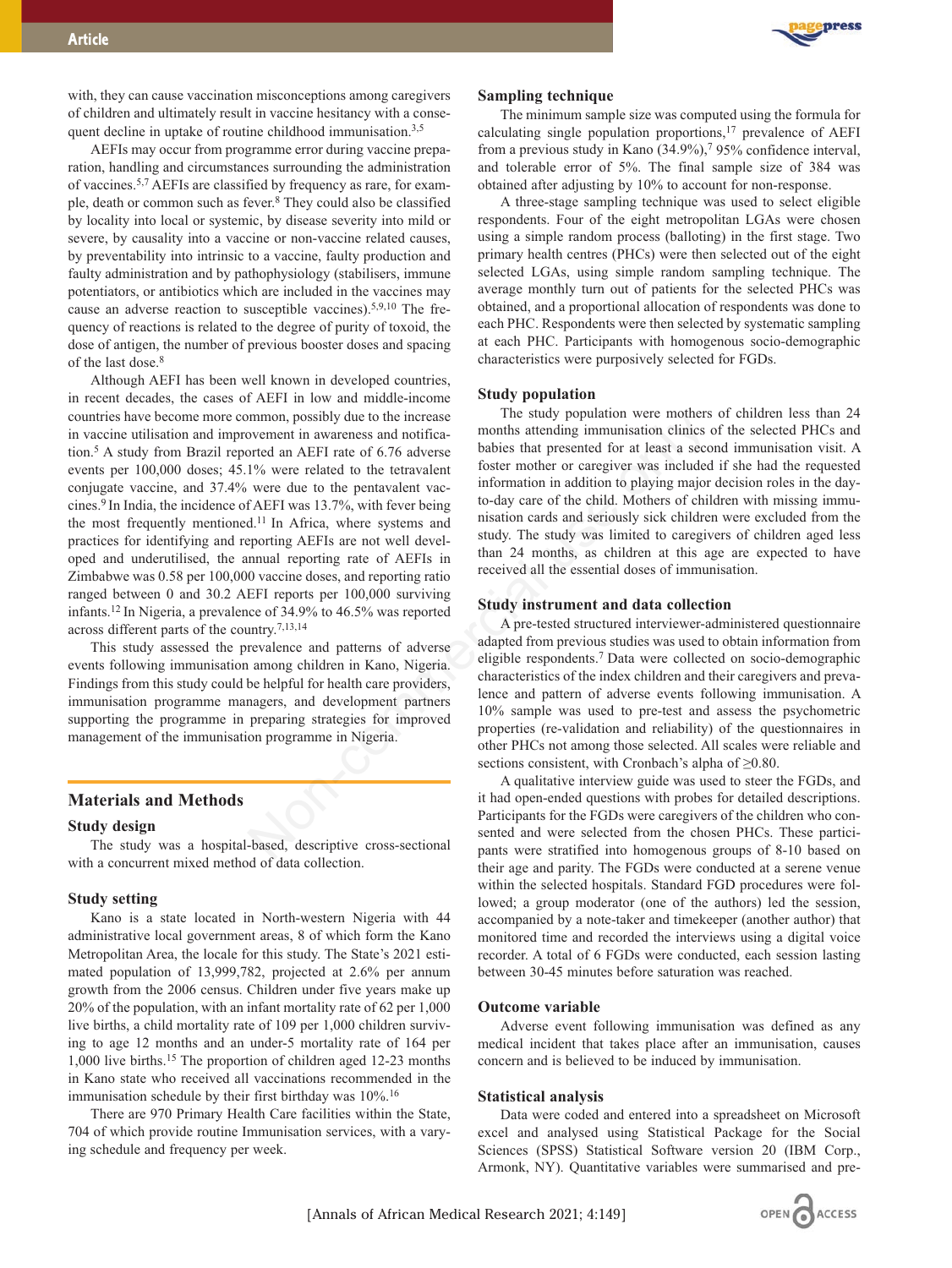

sented using mean and Standard Deviation (SD), while qualitative variables were summarised and presented using frequencies and percentages. Pearson's Chi-square test was used to assess significant associations between the socio-demographic characteristics of the baby and the occurrence of AEFI. Binary logistic regression was used to ascertain the independent effect of all explanatory variables on the presence of AEFI. Type I error was fixed at 5% for all tests.

## **Qualitative data analysis**

Focus group discussions were recorded and transcribed verbatim, including gestures, and analyses were done manually using MS Word and MS Excel. For validation, all FGD recordings were transcribed in their original languages (Hausa), translated into English, and back-translated into Hausa. Thematic analysis was performed based on the framework approach and included familiarisation through repeated reading, coding, theme generation, applying the codes to the transcripts, matrix formation, and interpretation. Findings from the two components of the mixed-methods study were triangulated.

# **Ethical Considerations**

Ethical approval was sought from the Kano State Ministry of Health and permission from the Primary Health Care Management Board (Reference-MOH/OFF/797/T.I/1168). Participants were given adequate information on the study in their language of understanding, ensuring that they comprehended the information provided. They were allowed to raise concerns, and participation was made entirely voluntary. All participants provided written or thumb-printed informed consent in the presence of a witness (a nurse). Confidentiality in reporting qualitative findings was ensured by removing identifiers.

## **Results**

A total of 384 respondents were approached, of which 377 questionnaires were correctly filled, giving a response rate of 98.9%.

Table 1 summarises the socio-demographic characteristics of mother/baby pairs included in the study. The mean age (±SD) of the infants studied was 4.4  $(\pm 2.8)$  months, and almost half were less than three months old (49.3%, n=186). The majority were males (53.3%, n=201), delivered in the hospital (56.0%, n=211) and of second (32.9%, n=124) birth order. The mean age  $(\pm SD)$  of mothers studied was 26.4 ( $\pm$ 6.0) years, and more than half (61.5%, n=232) were educated up to secondary school. Nearly two-thirds (63.7%, n=240) of the mothers were of Hausa ethnic group, 64.2%  $(n=242)$  were income earners and about a third  $(34.2\%, n=129)$ had at least four living children.

The overall prevalence of AEFI was found to be 43.5%  $(n=164)$ . Most (72.4%,  $n=165$ ) of the AEFI cases were mild, with fever (66.5%, *n*=109) being the most frequently mentioned systemic AEFI among the respondents (Table 2). Themes from focus group discussions confirmed fever as a common AEFI in addition to other symptoms as shown below:

*"This is my third baby, and every time she receives an immunisation, she comes down with fever and excessive crying."* 27 years-old mother of three

*"As soon as my child is immunised, their body becomes hot,*

*especially at night. This fever lasts between one to two days."* 20 years-old mother of one

*"After the last injection we had, my child could not crawl for five days because the place was swollen, and we were asked to put ice."* 35-years-old mother of five

AEFI was more common among children less than 3 months  $(44.5\%, n=73)$ , males  $(54.3\%, n=89)$ , of second or third birth order  $(32.8\%, n=54)$  and babies delivered in the hospital  $(55.5\%, n=91)$ . The occurrence of AEFI among younger babies was a recurrent

**Table 1. Socio-demographic characteristics of mother/baby pairs N=377.**

| $\alpha$ med Themon. Thematic and foll was<br>imework approach and included famil-      | Characteristic                                  | <b>Frequency</b> (%)    |
|-----------------------------------------------------------------------------------------|-------------------------------------------------|-------------------------|
| d reading, coding, theme generation,                                                    | <b>Characteristics of child</b>                 |                         |
| ranscripts, matrix formation, and inter-<br>e two components of the mixed-meth-         | Age (months)                                    |                         |
| l.                                                                                      | 3<br>$4-6$                                      | 186 (49.3)<br>117(31.1) |
|                                                                                         | 7                                               | 74 (19.6)               |
| ought from the Kano State Ministry of                                                   | Sex                                             |                         |
| n the Primary Health Care Management                                                    | Male<br>Female                                  | 201(53.3)<br>176(46.7)  |
| DFF/797/T.I/1168). Participants were                                                    | Place of delivery                               |                         |
| n on the study in their language of                                                     | Home                                            | 166(44.0)               |
| at they comprehended the information                                                    | Hospital                                        | 211 (56.0)              |
| ed to raise concerns, and participation<br>ry. All participants provided written or     | Health status<br>Healthy                        | 368 (97.6)              |
| onsent in the presence of a witness (a                                                  | Unhealthy                                       | 9(2.4)                  |
| reporting qualitative findings was                                                      | Birth order                                     |                         |
| ifiers.                                                                                 | 1<br>$\boldsymbol{2}$                           | 102(27.1)<br>124(32.9)  |
|                                                                                         | $\boldsymbol{3}$                                | 93 (24.6)               |
|                                                                                         | $\geq 4$                                        | 58 (15.4)               |
|                                                                                         | <b>Characteristics of caregivers</b>            |                         |
| dents were approached, of which 377                                                     | Age (years)                                     |                         |
| ctly filled, giving a response rate of                                                  | $15 - 24$<br>25-34                              | 165(43.8)<br>169 (44.8) |
|                                                                                         | 35-44                                           | 40(10.6)                |
| e socio-demographic characteristics of<br>I in the study. The mean age $(\pm SD)$ of    | 45                                              | 3(0.8)                  |
| $\downarrow$ ( $\pm$ 2.8) months, and almost half were                                  | $Mean \pm SD$                                   | $26.4 \pm 6.02$         |
| $1(49.3\%, n=186)$ . The majority were                                                  | Ethnicity<br>Hausa                              | 240 (63.7)              |
| ivered in the hospital $(56.0\%, n=211)$                                                | Fulani                                          | 74 (19.6)               |
| 24) birth order. The mean age $(\pm SD)$ of                                             | Others                                          | 63(16.7)                |
| $\pm 6.0$ ) years, and more than half (61.5%,<br>to secondary school. Nearly two-thirds | <b>Marital Status</b><br>Married                | 371 (98.4)              |
| ners were of Hausa ethnic group, 64.2%                                                  | Divorced                                        | 6(1.6)                  |
| ers and about a third $(34.2\%, n=129)$                                                 | Occupation                                      |                         |
| dren.                                                                                   | Income earners                                  | 242 (64.2)              |
| e of AEFI was found to be 43.5%<br>(65) of the AEFI cases were mild, with               | Non-Income earners<br><b>Educational status</b> | 135(35.8)               |
| ig the most frequently mentioned sys-                                                   | Non-formal                                      | 54 (14.3)               |
| pondents (Table 2). Themes from focus                                                   | Primary                                         | 42(11.1)                |
| ed fever as a common AEFI in addition                                                   | Secondary<br>Tertiary                           | 232 (61.5)<br>49(13.1)  |
| n below:                                                                                | Antenatal care attendance                       |                         |
| and every time she receives an immu-                                                    | Yes                                             | 373 (98.9)              |
| with fever and excessive crying." 27-                                                   | N <sub>o</sub>                                  | 4(1.1)                  |
|                                                                                         | Number of living children<br>L                  | 121(32.1)               |
|                                                                                         | $2 - 3$                                         | 127(33.7)               |
| is immunised, their body becomes hot,                                                   | $\geq 4$                                        | 129(34.2)               |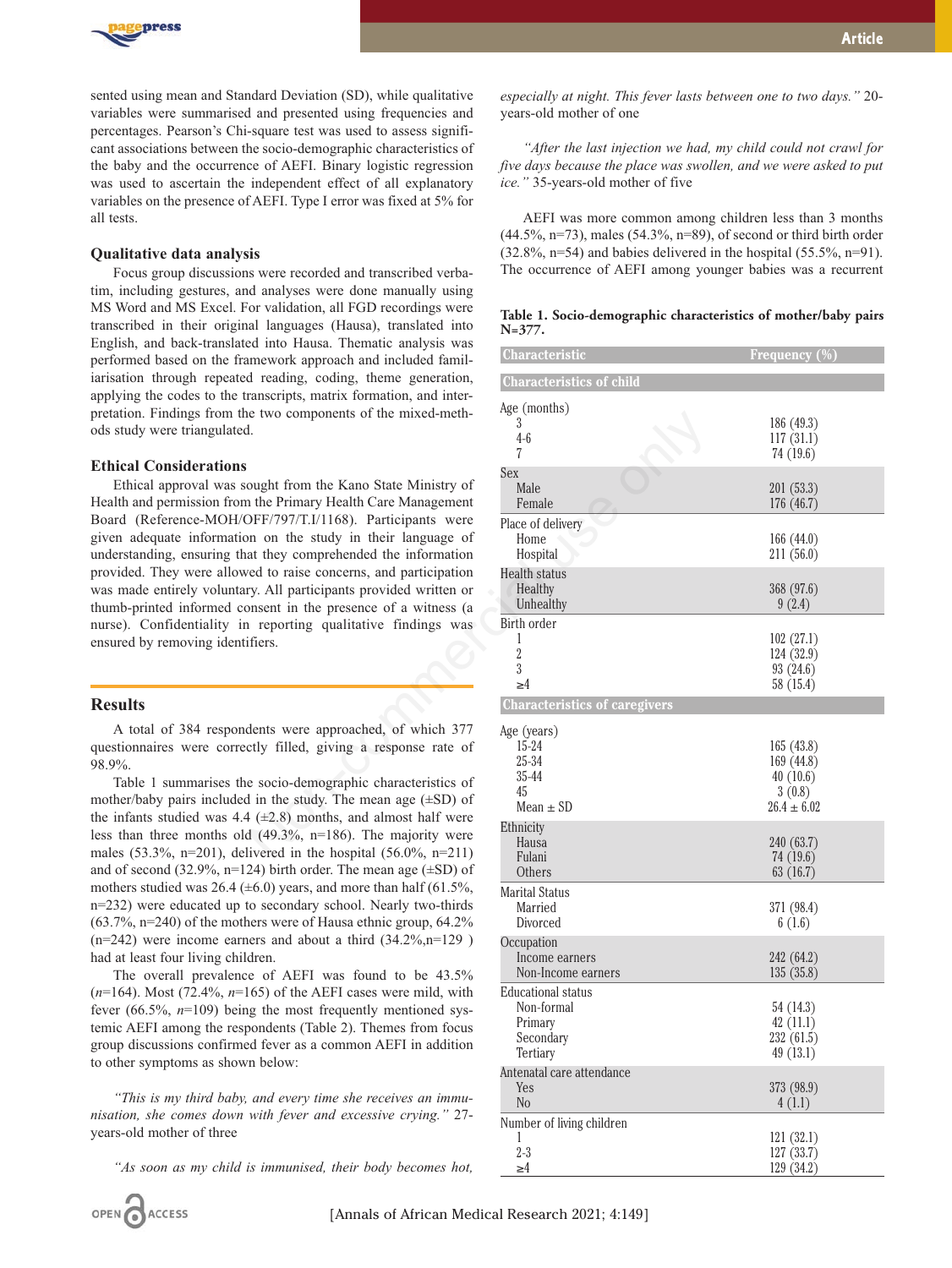

#### theme during the discussions:

*"It is a rule that those first two injections must always induce a severe fever in my children for at least 24 hours."* 38-years-old mother of eight

*"One thing I have noticed is that as they grow older, the side effects of the vaccine become less severe. I don't know why."* 33 year-old mother of six

*"After the first vaccine, my whole family did not sleep. My husband was distraught and said it was the injection. He kept saying the children were too young to receive any injection. But after the second and third injections, my baby just had a mild fever."* 19 years-old mother of two

Following bivariate analysis, the occurrence of AEFI was found to be significantly associated with the age of the infants (p= 0.002), but not with gender, health status, place of delivery, birth order or the number of living siblings (Table 3). Odds of AEFI were found to be 82% lower among respondents aged 4 to 6 months compared to those three months and below 0.18 (0.10- 0.35; Table 4).

# **Discussion**

This study assessed the prevalence and patterns of adverse events following immunisation among children less than 24 months attending immunisation clinics in the Kano metropolis. We found that almost one in two children had a form of AEFI after their last immunisation. Fever was the most common AEFI reported, and the child's age was the only predictor of the occurrence of AEFI.

The prevalence of AEFI reported in this study is at par with figures reported from a previous study in north-central Nigeria13 and southern Nigeria.14 Astonishingly, our figures were higher than results from an earlier study in our setting, $\frac{7}{7}$  and from findings in a similar study from India.<sup>11</sup> While intercountry differences in the prevalence of AEFI could be explained by variations in the type of vaccine, manufacturer, handling and storage techniques, genetic and racial predispositions, the disparity in findings from our setting is uncertain. Perhaps, varying vaccination coverage levels between then and now and a temporal difference in awareness of AEFI. Additionally, all forms of AEFI were considered for this research, not only severe conditions that are commonly reported.

The patterns of AEFI mainly reported by most of the respondents from this study were systemic and mild; mostly fever, painful swelling at the injection site and excessive cry as reported by similar studies.7,18,19 The fever and painful swelling were usually of short duration and were managed by reassuring and educating parents on why AEFI occurs and what should be done if it occurs. This is not unexpected, considering the vaccination process involves the introduction of antigens into the body to produce immunologic reactions preparing the body for subsequent infections. Fever after vaccination typically arises from a complex physiologic reaction stemming from the production of endogenous cytokines in response to inoculated substances.

**Table 2. Pattern of adverse events following immunisation among respondents.** 

| eaith status, place of delivery, birth<br>siblings (Table 3). Odds of AEFI<br>among respondents aged 4 to 6<br>ree months and below 0.18 (0.10-                                    | response to moculated substances.<br>Cases of AEFI were more common among children £3 months<br>of age. This corresponds to the period by which the pentavalent<br>vaccines (1-3) are given, and an increase in incidents of AEFI has |                                              |  |
|------------------------------------------------------------------------------------------------------------------------------------------------------------------------------------|---------------------------------------------------------------------------------------------------------------------------------------------------------------------------------------------------------------------------------------|----------------------------------------------|--|
|                                                                                                                                                                                    | Table 2. Pattern of adverse events following immunisation among<br>respondents.                                                                                                                                                       |                                              |  |
|                                                                                                                                                                                    | Characteristic                                                                                                                                                                                                                        | Frequency (%)                                |  |
| revalence and patterns of adverse<br>on among children less than 24<br>clinics in the Kano metropolis. We<br>children had a form of AEFI after<br>was the most common AEFI report- | (a) Locality                                                                                                                                                                                                                          |                                              |  |
|                                                                                                                                                                                    | Local<br>Pain and swelling at the injection site<br>Systemic                                                                                                                                                                          | 52 (31.7) $*$                                |  |
| only predictor of the occurrence of                                                                                                                                                | Fever<br>Persistent inconsolable cry<br>$Others*$                                                                                                                                                                                     | $109(66.5)$ #<br>63 $(38.4)$ #<br>$4(2.4)$ * |  |
| eported in this study is at par with<br>us study in north-central Nigeria <sup>13</sup><br>hingly, our figures were higher than                                                    | (b) Severity                                                                                                                                                                                                                          |                                              |  |
|                                                                                                                                                                                    | Mild                                                                                                                                                                                                                                  | $165 (72.4)$ #                               |  |
| our setting, $\frac{7}{1}$ and from findings in a                                                                                                                                  | Severe                                                                                                                                                                                                                                | 63 $(27.6)$ #                                |  |
| nile intercountry differences in the                                                                                                                                               | # Multiple responses *Others (diarrhoea, vomiting, rashes).<br>h the occurrence of adverse events following immunisation among the respondents.                                                                                       |                                              |  |
| stics<br>Subgroup                                                                                                                                                                  | Experience of AEFI during the preceding visit                                                                                                                                                                                         | P-value                                      |  |

#### **Table 3. Factors associated with the occurrence of adverse events following immunisation among the respondents.**

| Socio-demographic characteristics | <b>Subgroup</b>                         | <b>Experience of AEFI during the preceding visit</b> |                                                 | P-value  |
|-----------------------------------|-----------------------------------------|------------------------------------------------------|-------------------------------------------------|----------|
| of the index child                |                                         | Yes $N=164$                                          | No $N=213$                                      |          |
|                                   |                                         | $n$ (%)                                              | $n$ (%)                                         |          |
| Age of child (months)             | $\leq$<br>$4-6$                         | 73(44.5)<br>66 $(40.3)$                              | 113(53.1)<br>51(23.9)                           | $0.002*$ |
|                                   | $\geq 7$                                | 25(15.2)                                             | 49(23.0)                                        |          |
| Sex                               | Male<br>Female                          | 89(54.3)<br>75(45.7)                                 | 112(52.6)<br>101(47.4)                          | 0.7      |
| Place of Delivery                 | Home<br>Hospital                        | 73(44.5)<br>91(55.5)                                 | 93(43.7)<br>120(56.3)                           | 0.9      |
| Birth order                       | $2 - 3$<br>$4-6$<br>$\geq$ <sup>7</sup> | 45(27.5)<br>54 (32.8)<br>37(22.6)<br>28(17.1)        | 57(26.8)<br>70(32.8)<br>56 $(26.3)$<br>30(14.1) | 0.8      |
| No of living siblings             | $2 - 3$<br>$4-12$                       | 54(33.0)<br>55(33.5)<br>55(33.5)                     | 67(31.5)<br>72(33.8)<br>74 (34.7)               | 0.9      |
| Health status                     | Healthy<br>Unhealthy                    | 158 (96.3)<br>6(3.7)                                 | 210(98.6)<br>3(1.4)                             | 0.5      |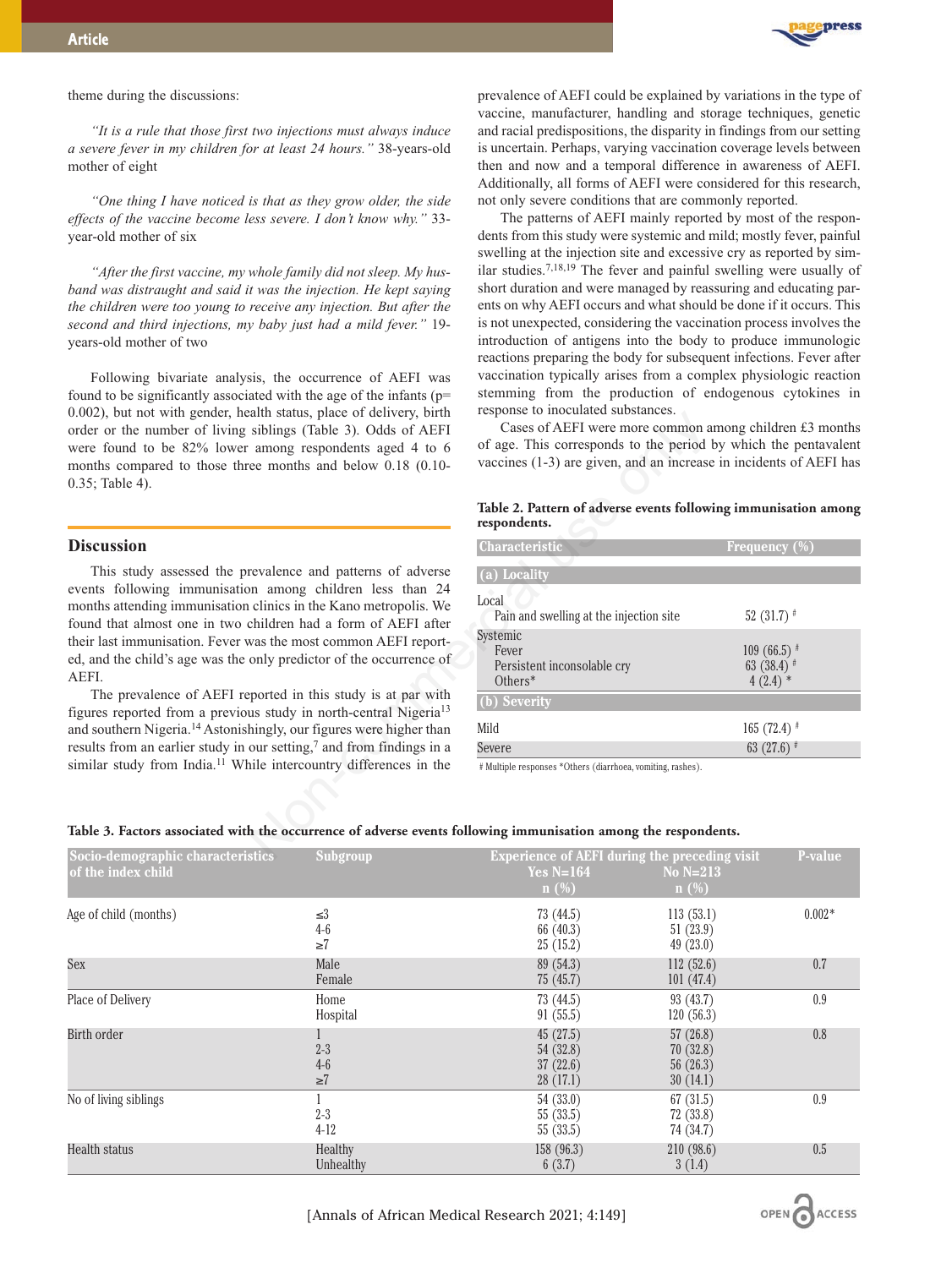

#### **Table 4. Predictor of adverse events following immunisation.**

| <b>Characteristic</b> | OR (95% Confidence Interval) | P-value |
|-----------------------|------------------------------|---------|
| Age (months)          |                              |         |
| ≤3                    | Reference                    |         |
| $4-6$                 | $0.18(0.10-0.35)$            | 0.001   |
| $\geq 7$              | $1.7(0.97-3.16)$             |         |

been associated with Diphtheria, Pertussis and Tetanus (DPT) containing vaccines.2,9,20 Similar findings suggest that in this age group, there is a higher concentration of vaccines applied, and the immune system is still immature, increasing the probability of infectious processes, allergies, and clinical alterations that may be associated with immunisation.9

A relationship between AEFI and gender has been documented, and immunological, hormonal and genetic factors have been implicated.19 Despite the slight predominance of males in the occurrence of AEFI in our study, no statistically significant difference was observed between the two categories of gender. Our study found that most of the children were healthy when they presented for the immunisation; however, AEFI was more prevalent among healthy children when they presented for immunisation than those who were not healthy when immunised. It is possible that features of AEFI could be mistaken for the symptoms or signs of the concurrent illness. Furthermore, the prevalence of AEFI was higher among those babies delivered in the hospital. Delivery in a health facility avails mothers the opportunity to immunise their babies, which will increase the number of children vaccinated and hence the higher occurrence of AEFI.<sup>18,21</sup> Study, bo statistically significant differ-<br>
en the wordstegoins of gender. Our<br>
en the wordstegoins of gender. Our<br>
en the wordstegoins of gender. Our<br>
nn; however, AEFI was more prevalent<br>
then they presented for inmunis

Interpretations of findings from this study must be viewed within its strengths and limitations. A significant strength is the mixed property of quantitative and qualitative data providing a thorough understanding of caregivers' perspectives on AEFI. A limitation may be the hospital-based source of participants for the study, restricting the ability of the research to capture a more significant portion of the population that do not come to these facilities, ultimately affecting the generalizability of the study results. Future research efforts in this community should study vaccinerelated risk factors for AEFI and the effect of AEFI on subsequent vaccination timeliness.

# **Conclusions**

We found a high prevalence of AEFI among children less than 24 months old attending PHCs in Kano metropolis. The age of the child at immunisation influenced the occurrence of AEFI. The qualitative component further described caregivers' experience regarding the types of AEFI seen and the time of the event. We recommend sensitisation and health education of caregivers using valuable communication strategies and sufficient training of immunisation service providers on professional ways to deliver these vaccines safely. The need to strengthen AEFI monitoring and reporting systems in PHCs within Kano cannot be overemphasised.

# **References**

1. Legesse E, Dechasa W. An assessment of child immunisation coverage and its determinants in Sinana District, Southeast.

BMC Pediatrics 2015;15:1–14.

- 2. Nisarg DJ, Hiren KP, Krunal CS, et. al. Pattern of adverse events following immunisation in an Indian Teaching Hospital. Int J Med Sci Public Health 2013;2:62–8.
- 3. Ogunyemi RA, Odusanya OO. A survey of knowledge and reporting practices of primary healthcare workers on adverse experiences following immunisation in Alimosho local government area, Lagos. Niger Postgrad Med J 2016;23:79-85.
- 4. Hu Y, Qian L Q, Luoya LL, et al. Surveillance for adverse events following immunisation from 2008 to 2011 in Zhejiang Province, China. Am Soc Microbiol 2013;20:211–7
- 5. World Health Organization. Causality assessment of an adverse event following immunisation (AEFI): user manual for the revised WHO classification (Second edition). Geneva: 2018. Accessed March 2021. Available from: https://www.who.int/publications/i/item/causality-assessmentaefi-user-manual-2019
- 6. Choe Y. J, Bae G. Management of vaccine safety in Korea. Clin Exp Vaccine Res 2013;2:40–5.
- 7. Lawan UM, Amole GT, Wali NY, et al. Pattern of adverse events following immunisation in nourished and malnourished infants in Kano, North-Western Nigeria. Sahel Med J 2016;19:131-6.
- 8. Mort M, Baleta A, Destefano F, et al. World Health Organization. Vaccine safety basics: learning manual. World Health Organization; 2013.
- 9. Santos MC, Netto P. Prevalence and factors associated with the occurrence of adverse events following immunisation in children. Acta Paul Enferm 2016;9:626-32.
- 10. Yu H, Yaping C. Completeness and timeliness of vaccination and determinants for low and late uptake among young children in eastern China. Hum Vaccin Immunother 2014;10:1408–15.
- 11. Sebastian J, Gurumurthy P, Ravi MD, Ramesh M. Active surveillance of adverse events following immunisation (AEFI): a prospective 3-year vaccine safety study. Ther Adv Vaccines Immunother 2019;21;7:2515135519889000.
- 12. Masuka JT, Khoza S. Adverse events following immunisation (AEFI) reports from the Zimbabwe expanded programme on immunisation (ZEPI): an analysis of spontaneous reports in Vigibase® from 1997 to 2017. BMC Public Health 2019;19:1166.
- 13. Afolaranmi TO, Hassan ZI, Sodipo OY, et al. Knowledge of adverse events following immunisation, its prevalence and actions of mothers of children aged 0-23 months in a tertiary health institution in Jos, North Central Nigeria. J Med Trop 2020;22:57–64.
- 14. Adam VY, Onowugbeda ED, Osuji OI, Omohwovo OD. Prevalence and management of perceived adverse events following immunisation in infants attending Well Baby Clinics in Benin City, Nigeria. J Comm Med Pri Health Care 2020;32:57- 67.
- 15. National Population Commission (Nigeria) and ICF International. Nigeria Demographic and Health Survey 2018. Abuja, Nigeria, and Rockville, Maryland, USA: NPC and ICF; 2019.
- 16. National Bureau of Statistics (NBS) and United Nations Children's Fund (UNICEF). 2017 Multiple Indicator Cluster Survey 2016-17, Survey Findings Report. Abuja, Nigeria: Accessed June 2021. Available from: https://www.unicef.org/nigeria/reports/multiple-indicatorcluster-survey-2016-17-mics
- 17. Ajay S, Micah B. Sampling techniques & determination of